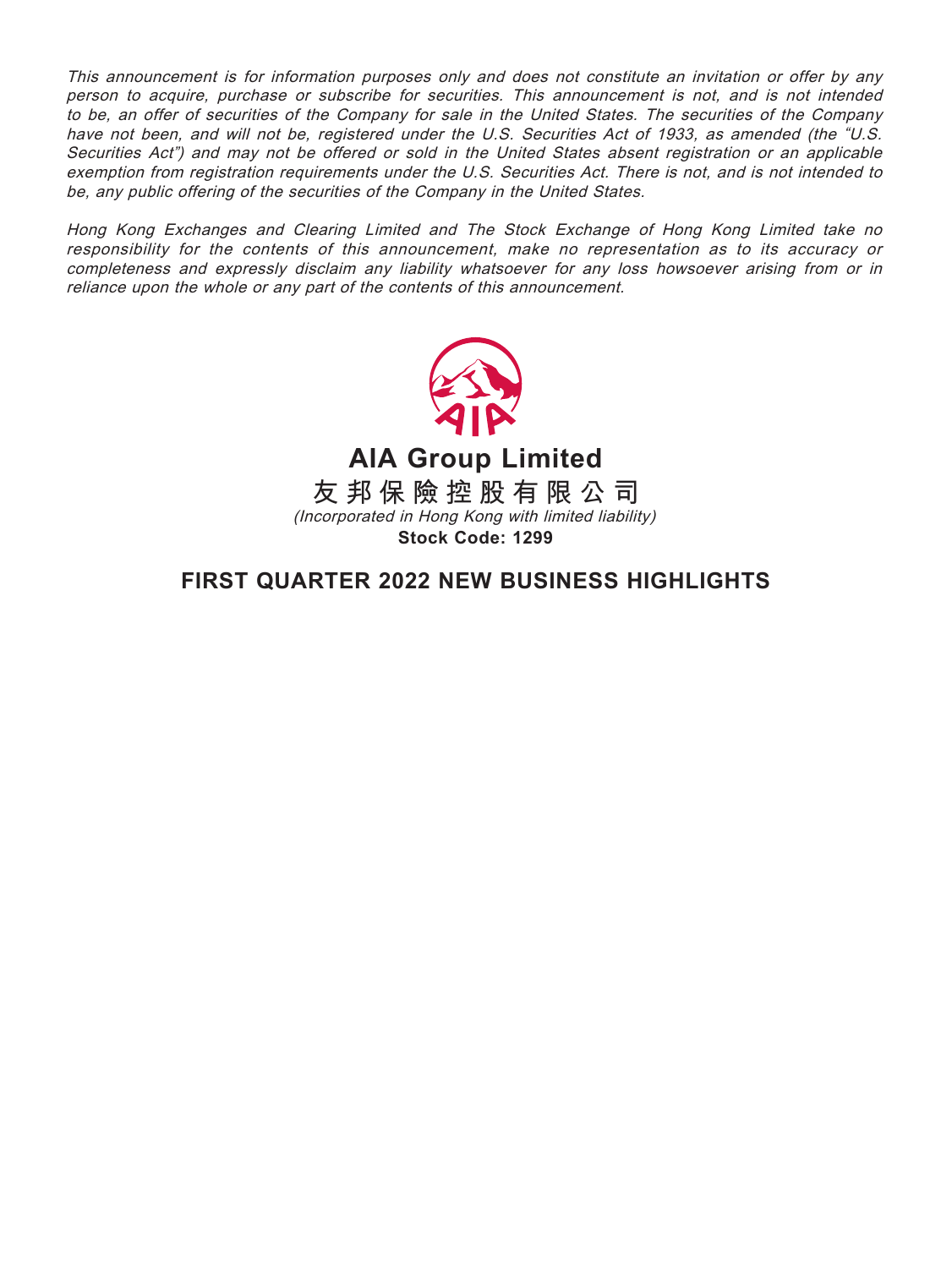# **AIA REPORTS NEW BUSINESS RESULTS FOR THE FIRST QUARTER OF 2022**

**HONG KONG, 29 April 2022** – AIA Group Limited (the "Company"; stock code: 1299) announces new business indicators for the first quarter ended 31 March 2022.

### **KEY FINANCIAL SUMMARY**

Growth rates are shown on a constant exchange rate basis.

- Value of new business (VONB) of US\$853 million, down 18 per cent
- New business sales regaining momentum as Omicron infections subside
- Annualised new premiums (ANP) reduced by 7 per cent to US\$1,567 million
- VONB margin down 7.6 pps to 54.4 per cent
- Total weighted premium income (TWPI) up 5 per cent to US\$9,948 million

|                                        |         |         | YoY         | YoY         |
|----------------------------------------|---------|---------|-------------|-------------|
| US\$ millions, unless otherwise stated | 1Q 2022 | 1Q 2021 | <b>CER</b>  | <b>AER</b>  |
| Value of new business (VONB)           | 853     | 1,052   | (18)%       | (19)%       |
| VONB margin                            | 54.4%   | 61.6%   | $(7.6)$ pps | $(7.2)$ pps |
| Annualised new premiums (ANP)          | 1,567   | 1,703   | (7)%        | $(8)\%$     |
| Total weighted premium income (TWPI)   | 9,948   | 9,663   | 5%          | 3%          |

### **Lee Yuan Siong, AIA's Group Chief Executive and President, said:**

"AIA's geographically diversified portfolio of businesses is well positioned to capture the long-term opportunities across Asia, the world's most attractive region for life and health insurance. While the Omicron variant of COVID-19 caused a temporary disruption to new business sales in the first quarter of 2022 as we previously highlighted, our businesses are regaining momentum where infections have passed their peak and disruptions have begun to subside.

"Our significant investments in technology, digital and analytics are enabling our businesses to successfully adapt to the complex and fluid operating environment, helping to progressively reduce the impact on our sales from successive waves of the pandemic. Supported by our digital tools and remote capabilities, our businesses outside Mainland China and Hong Kong delivered VONB in the first quarter of 2022 that was 50 per cent above the level achieved in the first wave of the pandemic during the second quarter of 2020.

"I am confident that our consistent focus on the execution of our strategy will deliver long-term growth and sustainable value for all of our stakeholders as we help millions more people live Healthier, Longer, Better Lives."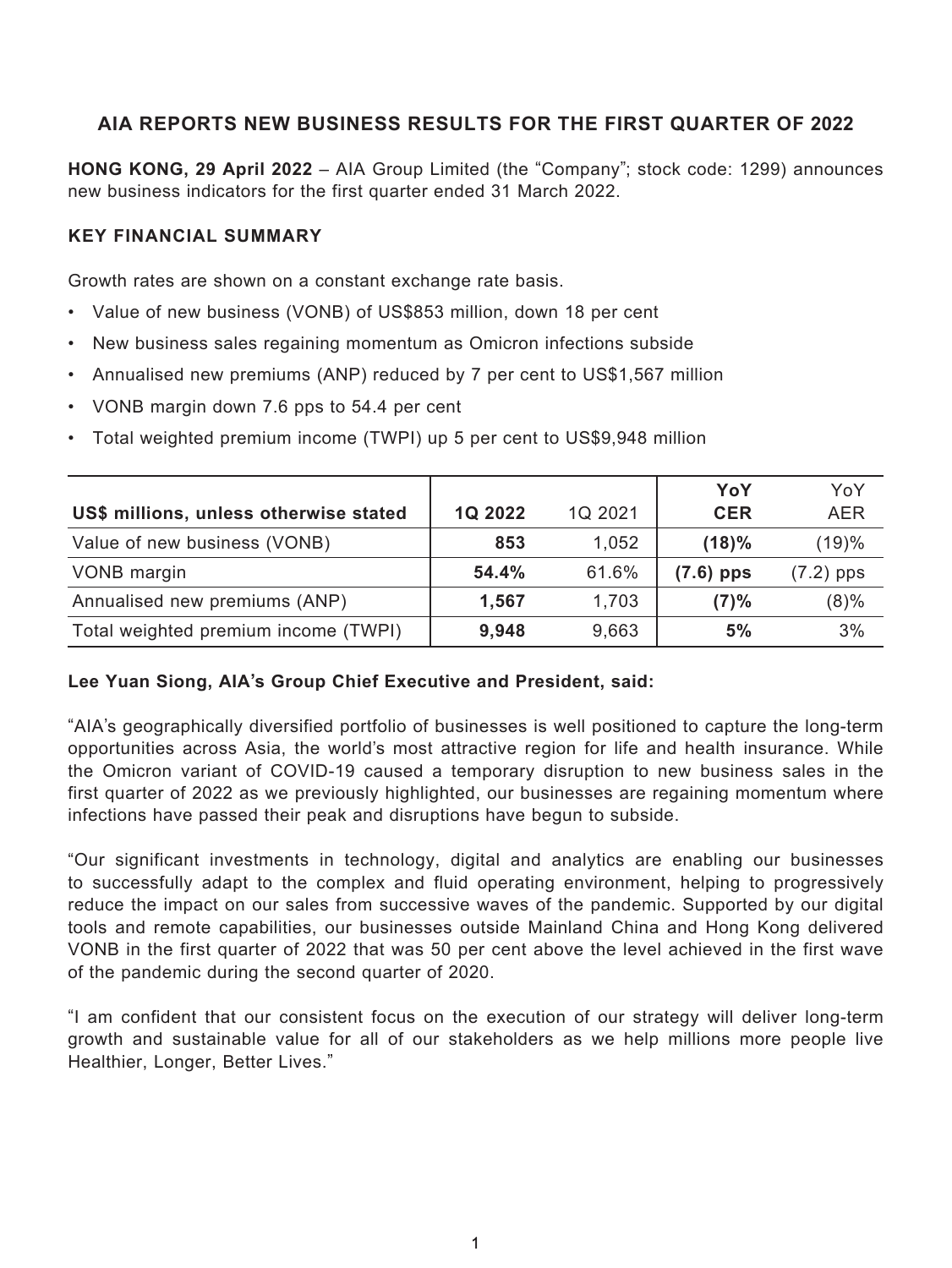### **SUMMARY FOR THE FIRST QUARTER**

In the first quarter of 2022, the Omicron variant drove unprecedented levels of COVID-19 infections and a temporary disruption to new business sales across many of our markets. While the timing has varied by market, in most cases daily infections increased exponentially and subsequently fell rapidly, limiting the duration of the most significant sales disruption. In markets where infections have fallen substantially from their peak, we have seen sales activity rebound.

AIA China remained the largest contributor to the Group in the first quarter of 2022. As previously reported, a regulatory change in February 2021 accelerated demand for traditional protection and drove an exceptional first quarter. While VONB margin declined as strong sales of long-term savings maintained the more balanced product mix of the second half of last year, we delivered an increase in ANP compared to the first quarter of 2021.

Our new initiatives supported a double-digit increase in new recruits for AIA China compared with the first quarter of 2021, building on the strong recruitment momentum we achieved in the second half of last year. We have also continued to make strong progress in our geographical expansion with our new branch in Wuhan, Hubei, commencing sales in the first quarter of 2022 and contributing to excellent VONB growth across our new geographies.

While the high volume of COVID-19 infections drove widespread social distancing and economic disruption during the first quarter of 2022, our reportable segments outside Mainland China delivered a resilient performance in aggregate with an 8 per cent decline in VONB compared with the excellent result achieved in the first quarter of 2021.

AIA Hong Kong reported an increase in VONB compared to the first quarter of 2021, supported by growth from both our Premier Agency and partnership channels. While travel across the Hong Kong border remains subject to restrictions, we achieved a substantial increase in VONB from sales to Mainland Chinese visitors through our Macau branch.

Overall, VONB margin decreased by 7.6 pps to 54.4 per cent, driven mainly by a shift in Mainland China to a more balanced product mix as well as increased acquisition expense overruns resulting from the Group's reduced sales volumes. The long-term investment return assumptions used to calculate VONB remain unchanged from those shown in our Annual Report 2021. Margin reported on a present value of new business premium (PVNBP) basis remained at 10 per cent. ANP of US\$1,567 million declined by 7 per cent while TWPI increased by 5 per cent to US\$9,948 million over the same period.

On 8 April 2022, the Hong Kong Insurance Authority granted approval for AIA to early adopt the Hong Kong Risk-based Capital (HKRBC) regime from 1 January 2022. While we have calculated VONB for the first quarter of 2022 under both the HKRBC basis and the new China Risk-Oriented Solvency System phase 2 (C-ROSS II) basis, the impacts were immaterial.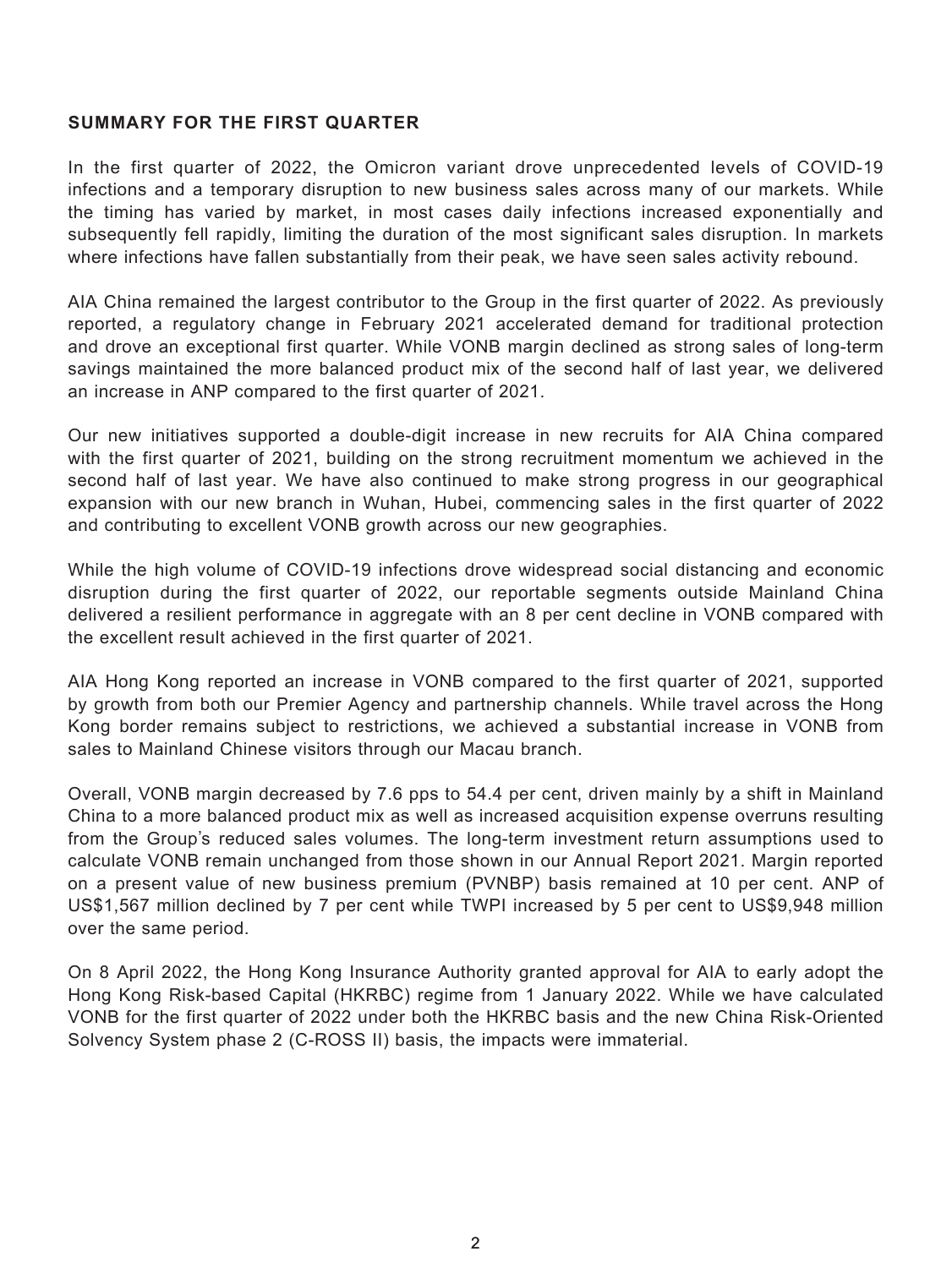## **OUTLOOK**

The long-term prospects for AIA's businesses are exceptional given our substantial competitive advantages, geographical diversification and the powerful structural growth drivers for life and health insurance in Asia. Rising incomes, low levels of private insurance penetration and limited social welfare coverage continue to drive demand for AIA's insurance products across our markets.

Global economic growth continued in the first quarter of 2022 although supply-side disruptions, labour shortages and high energy prices are fuelling rising consumer inflation and interest rates. The current geopolitical tensions are also creating volatility in global capital markets.

While we expect new COVID-19 variants to continue to emerge, we are cautiously optimistic that the success of vaccination programmes and new therapeutics will further reduce the severity of illness.

We are confident that the continued execution of our strategic priorities will build on our strong track record of growth and generate long-term sustainable value for shareholders.

### **FOREIGN EXCHANGE VOLATILITY**

AIA receives the vast majority of its premiums in local currencies and we closely match our local assets and liabilities to minimise the economic effects of foreign exchange movements. When reporting the Group's consolidated figures, there is a currency translation effect as we report in US dollars. We have provided growth rates and commentaries on CER unless otherwise stated, since this provides a clearer picture of the underlying performance of the businesses.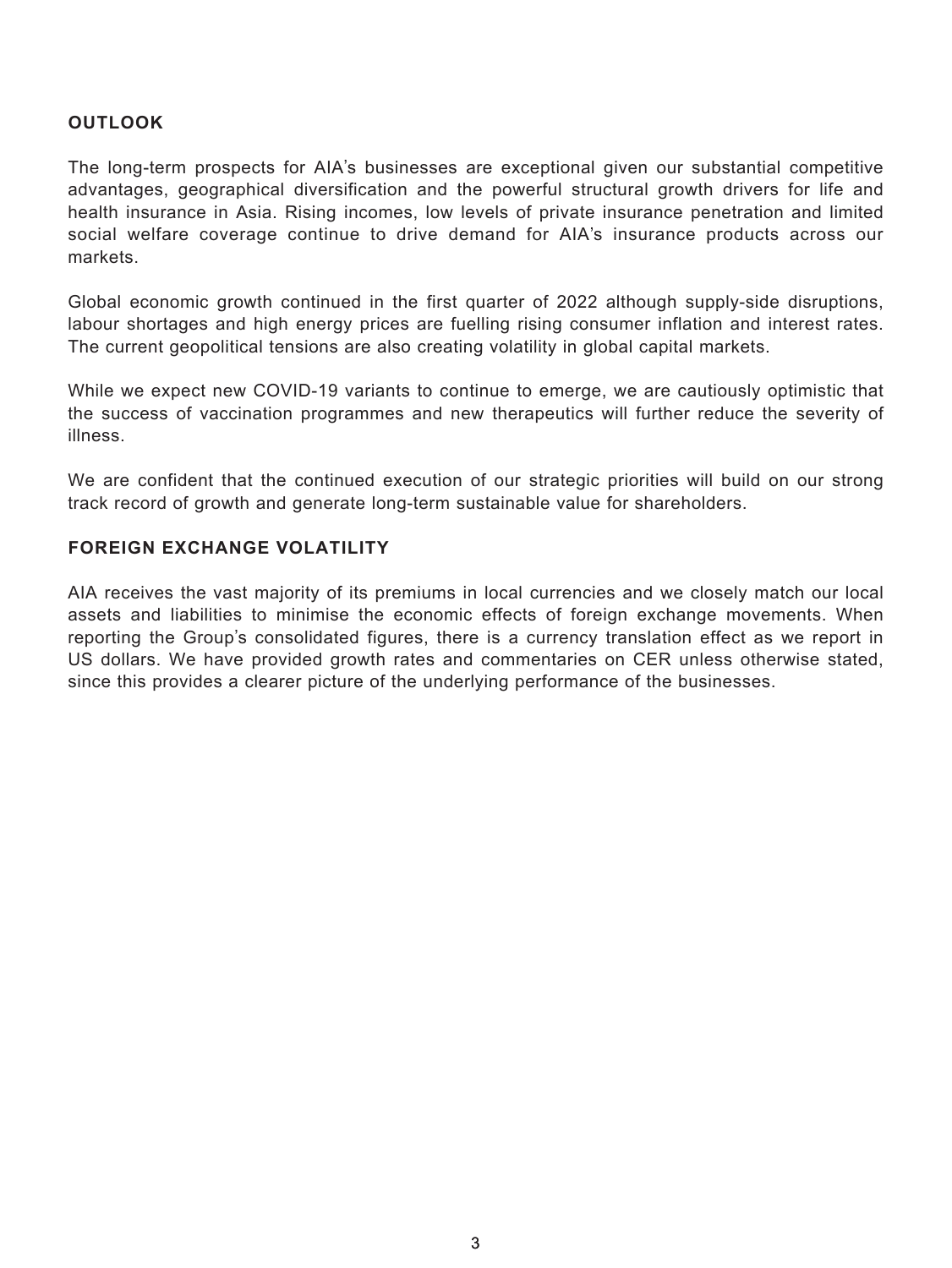Notes:

- 1. AIA's first fiscal quarter of 2022 and 2021 ended on 31 March 2022 and 31 March 2021, respectively.
- 2. All figures are presented in actual reporting currency (US dollars) and based on actual exchange rates (AER) unless otherwise stated. Change is shown on a year-on-year basis and based on constant exchange rates (CER) unless otherwise stated. Change on CER is calculated using constant average exchange rates for 2022 and 2021.
- 3. Long-term investment return assumptions used in the embedded value (EV) basis for the first quarter 2022 results are the same as at 31 December 2021 shown in the supplementary embedded value information in our Annual Report 2021. Non-economic assumptions used in the EV basis are based on those as at 31 December 2021, updated to reflect AIA's latest view of expected future experience.
- 4. VONB is calculated based on assumptions applicable at the point of sale.

VONB for the Group excludes VONB attributable to non-controlling interests.

ANP and VONB for Other Markets include the results from our 49 per cent shareholding in Tata AIA Life Insurance Company Limited (Tata AIA Life).

ANP and VONB do not include any contribution from our 24.99 per cent shareholding in China Post Life Insurance Co., Ltd. (China Post Life).

- 5. VONB includes pension business. ANP and VONB margin exclude pension business and are before deduction of non-controlling interests.
- 6. ANP represents 100 per cent of annualised first year premiums and 10 per cent of single premiums, before reinsurance ceded and excluding pension business.
- 7. TWPI consists of 100 per cent of renewal premiums, 100 per cent of first year premiums and 10 per cent of single premiums, before reinsurance ceded.

TWPI does not include any contribution from Tata AIA Life and China Post Life.

- 8. For further details on the adoption of the Hong Kong Risk-based Capital regime, please refer to our Annual Report 2021.
- 9. In the context of our reportable segments, Hong Kong refers to operations in Hong Kong Special Administrative Region (SAR) and Macau SAR; Singapore refers to operations in Singapore and Brunei; and Other Markets refers to operations in Australia, Cambodia, India, Indonesia, Myanmar, New Zealand, the Philippines, South Korea, Sri Lanka, Taiwan (China) and Vietnam.
- 10. The results of Tata AIA Life are accounted for the three-month period ended 31 December 2021 in AIA's consolidated results for the first quarter ended 31 March 2022.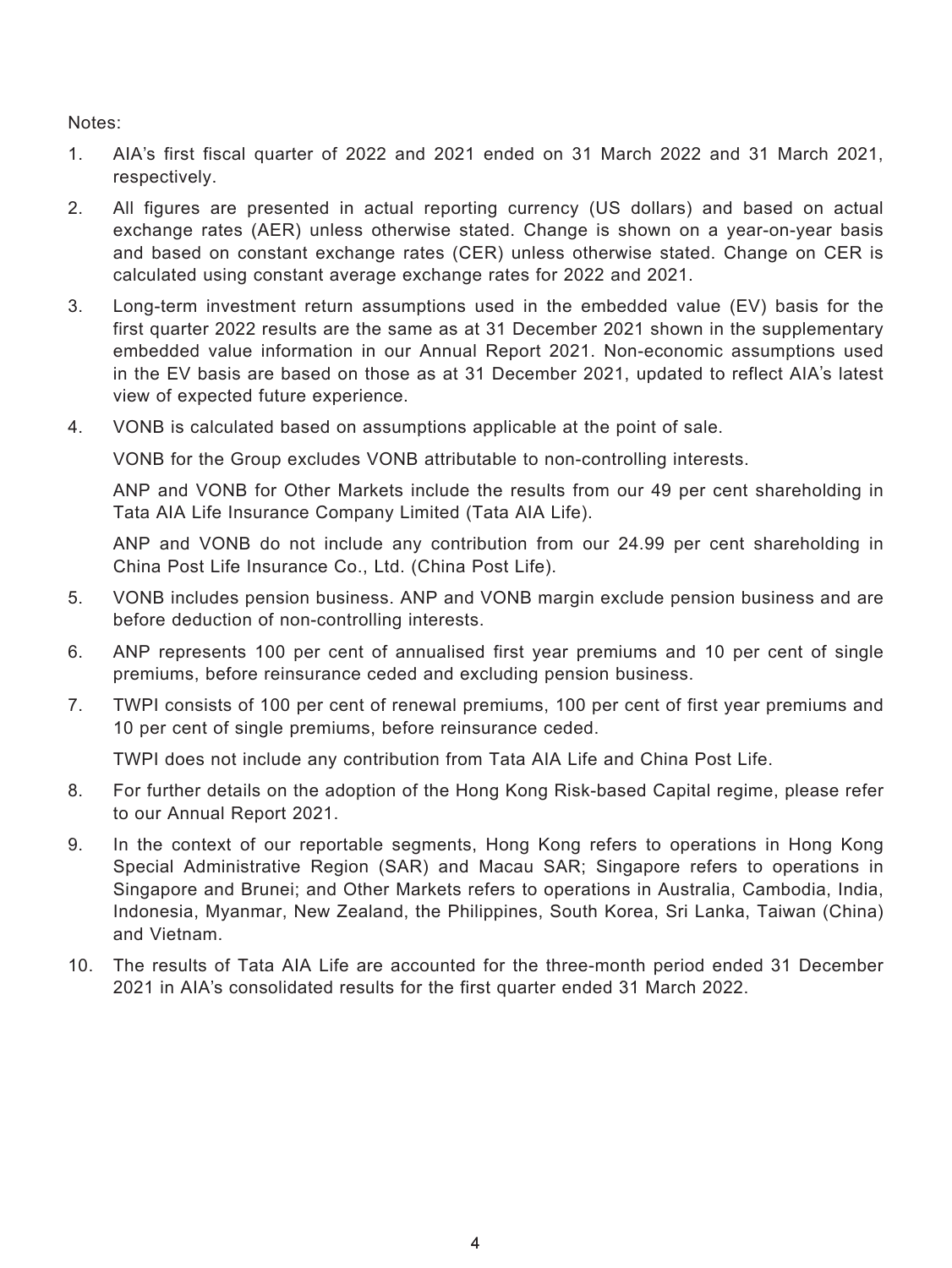### **About AIA**

AIA Group Limited and its subsidiaries (collectively "AIA" or the "Group") comprise the largest independent publicly listed pan-Asian life insurance group. It has a presence in 18 markets – wholly-owned branches and subsidiaries in Mainland China, Hong Kong SAR, Thailand, Singapore, Malaysia, Australia, Cambodia, Indonesia, Myanmar, New Zealand, the Philippines, South Korea, Sri Lanka, Taiwan (China), Vietnam, Brunei and Macau SAR, and a 49 per cent joint venture in India.

The business that is now AIA was first established in Shanghai more than a century ago in 1919. It is a market leader in Asia (ex-Japan) based on life insurance premiums and holds leading positions across the majority of its markets. It had total assets of US\$340 billion as of 31 December 2021.

AIA meets the long-term savings and protection needs of individuals by offering a range of products and services including life insurance, accident and health insurance and savings plans. The Group also provides employee benefits, credit life and pension services to corporate clients. Through an extensive network of agents, partners and employees across Asia, AIA serves the holders of more than 39 million individual policies and over 16 million participating members of group insurance schemes.

AIA Group Limited is listed on the Main Board of The Stock Exchange of Hong Kong Limited under the stock code "1299" with American Depositary Receipts (Level 1) traded on the over-the-counter market (ticker symbol: "AAGIY").

### **Contacts**

| <b>Investment Community</b> |                | <b>News Media</b> |                |
|-----------------------------|----------------|-------------------|----------------|
| Lance Burbidge              | +852 2832 1398 | Cecilia Ma Zecha  | +852 2832 5666 |
| Evelyn Lam                  | +852 2832 1633 | Duke Malan        | +852 2832 4726 |
| Feon Lee                    | +852 2832 4704 | Kitty Liu         | +852 2832 1742 |
| Ismar Tuzovic               | +852 2832 1777 |                   |                |
| Rachel Poon                 | +852 2832 4792 |                   |                |

As for all quarterly new business highlights announcements, there will not be a conference call for media or investors and your usual contact will be available to answer queries.